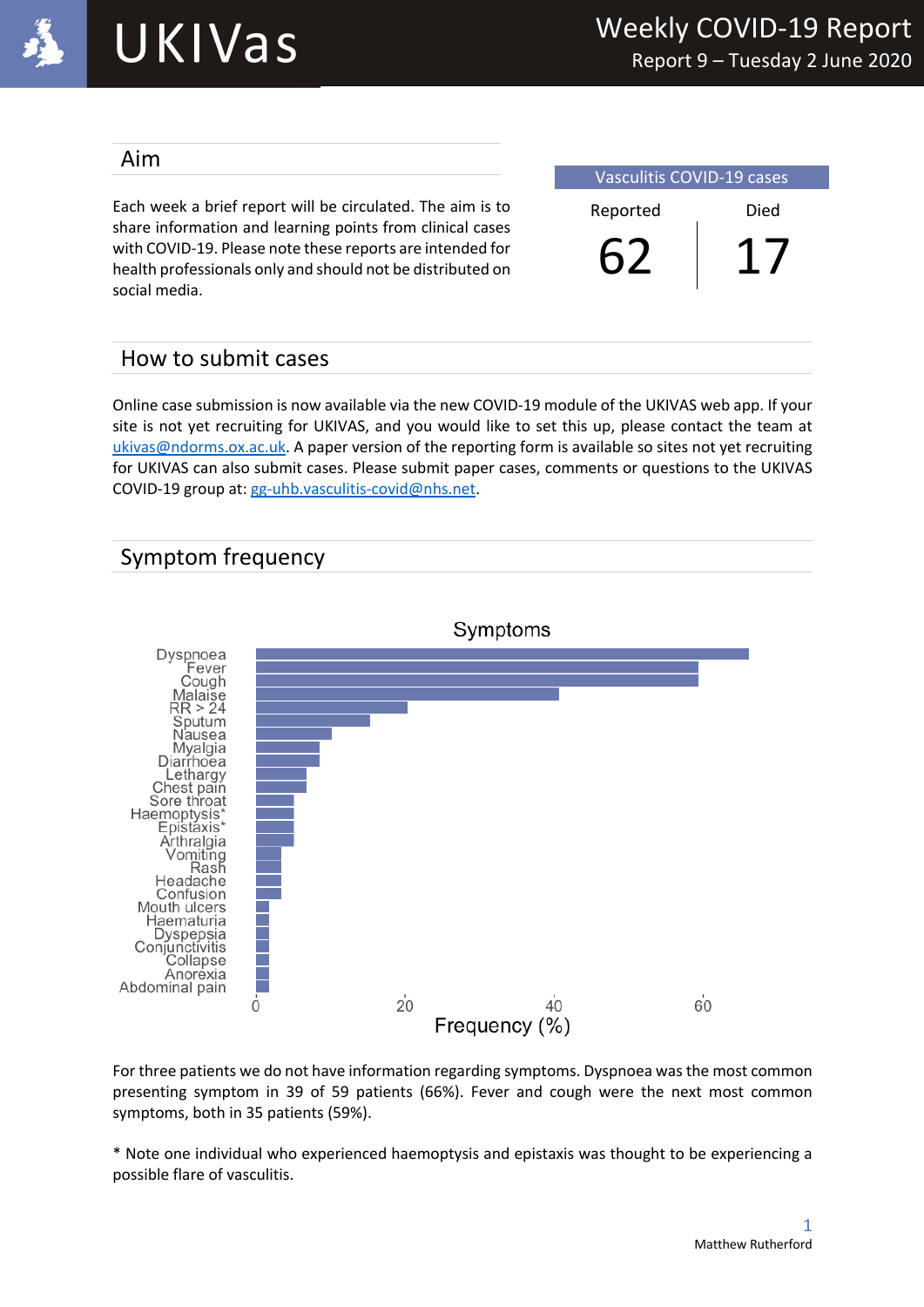### Clinical characteristics of vasculitis patients with COVID-19

| Critical Outcome*     | No          | Yes        | Total       |
|-----------------------|-------------|------------|-------------|
|                       | $n = 37$    | $n = 25$   | $n = 62$    |
| Demographics          |             |            |             |
| Age, Mean (SD)        | 64.9 (17.4) | 67.6(12.3) | 65.9 (15.6) |
| Female, n (%)         | 20(54.1)    | 10 (40.0)  | 30 (48.4)   |
|                       | 17 (45.9)   | 15 (60.0)  | 32 (51.6)   |
| Ethnicity, n (%)      |             |            |             |
| Asian                 | 4(10.8)     | 0(0)       | 4(6.6)      |
| <b>Black</b>          | 1(2.7)      | 0(0)       | 1(1.6)      |
| White                 | 24 (64.9)   | 16 (66.7)  | 40 (65.6)   |
| Not stated            | 8(21.6)     | 8(33.3)    | 16 (26.2)   |
| Smoking status, n (%) |             |            |             |
| current               | 2(5.4)      | 1(4.0)     | 3(4.8)      |
| former                | 6(16.2)     | 4(16.0)    | 10(16.1)    |
| never                 | 15 (40.5)   | 6(24.0)    | 21(33.9)    |
| unknown               | 14 (37.8)   | 14 (56.0)  | 28 (45.2)   |
| Comorbidities, n (%)  |             |            |             |
| <b>Diabetes</b>       | 8(21.6)     | 5(20.0)    | 13 (21.0)   |
| Hypertension          | 13(35.1)    | 13 (52.0)  | 26 (41.9)   |
| <b>Renal Disease</b>  | 18 (48.6)   | 11 (44.0)  | 29 (46.8)   |
| CV disease            | 8(21.6)     | 8(32.0)    | 16(25.8)    |
| Respiratory disease   | 5(13.5)     | 8(32.0)    | 13 (21.0)   |
| Vasculitis diagnosis  |             |            |             |
| GPA (or PR3 AAV)      | 10 (27.0)   | 13 (54.2)  | 23 (37.7)   |
| MPA (or MPO AAV)      | 16 (43.2)   | 5(20.8)    | 21 (34.4)   |
| Other                 | 11 (29.7)   | 6(25.0)    | 17 (27.9)   |
| Disease activity      |             |            |             |
| active                | 18 (48.6)   | 11 (44.0)  | 29 (46.8)   |
| remission             | 19 (51.4)   | 14 (56.0)  | 33 (53.2)   |

\* Critical outcome refers to death, need for invasive or non-invasive ventilation or use of high flow oxygen device